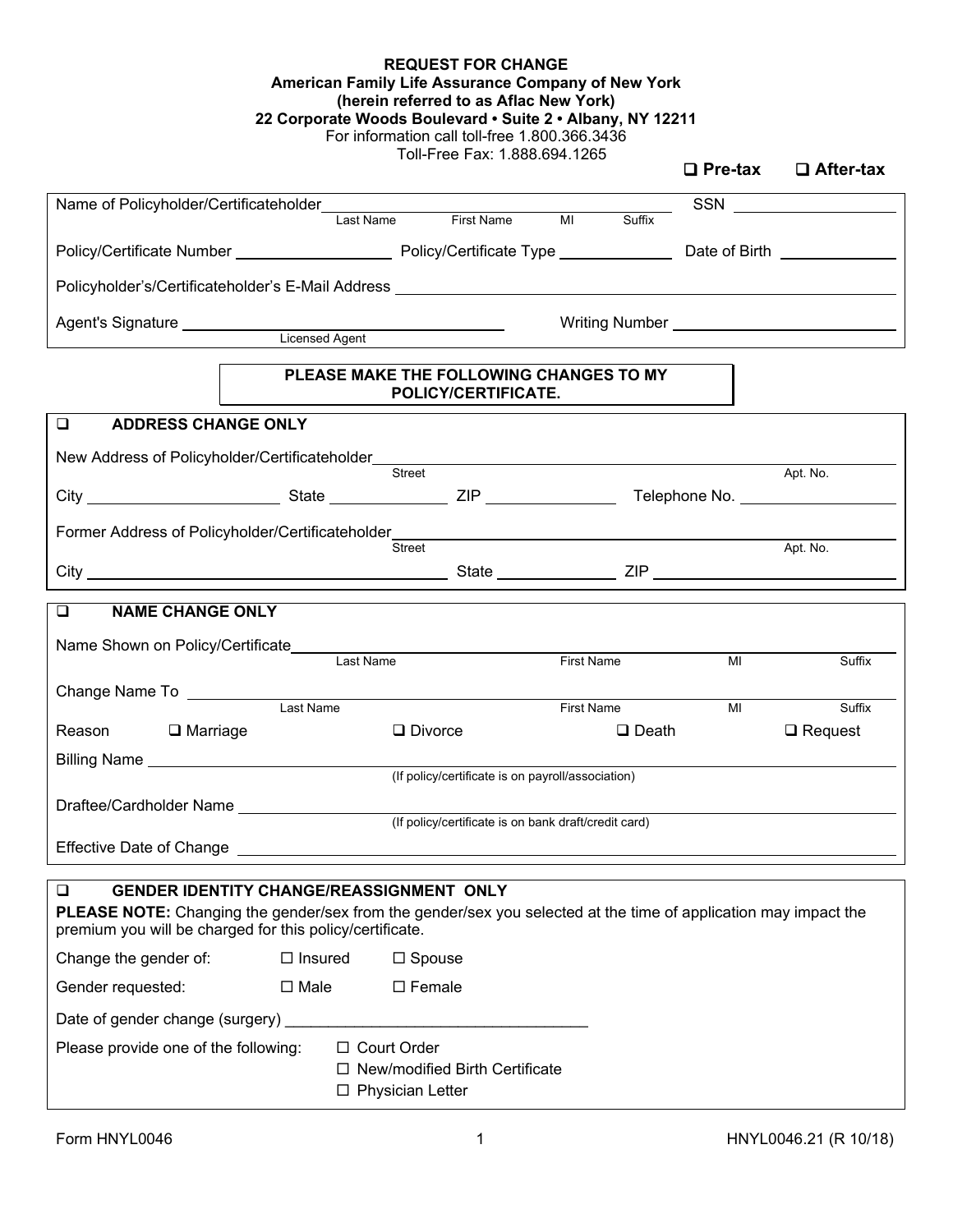| TRANSFERS TO PAYROLL/UNION/ASSOCIATION BILLING ONLY<br>◻                                                                                                                                                                                                                                                                                                                                                                                                                                                                                                                                                                                                                                                                               |                                                       |                                                |
|----------------------------------------------------------------------------------------------------------------------------------------------------------------------------------------------------------------------------------------------------------------------------------------------------------------------------------------------------------------------------------------------------------------------------------------------------------------------------------------------------------------------------------------------------------------------------------------------------------------------------------------------------------------------------------------------------------------------------------------|-------------------------------------------------------|------------------------------------------------|
| Transfer From Transfer From Transfer From Transfer From Transfer From Transfer From Transfer Transfer Transfer<br><b>Account Name</b>                                                                                                                                                                                                                                                                                                                                                                                                                                                                                                                                                                                                  |                                                       |                                                |
|                                                                                                                                                                                                                                                                                                                                                                                                                                                                                                                                                                                                                                                                                                                                        |                                                       | <b>Account Number</b>                          |
|                                                                                                                                                                                                                                                                                                                                                                                                                                                                                                                                                                                                                                                                                                                                        |                                                       | <b>Account Number</b>                          |
|                                                                                                                                                                                                                                                                                                                                                                                                                                                                                                                                                                                                                                                                                                                                        |                                                       | Employee/Member No. ______________             |
|                                                                                                                                                                                                                                                                                                                                                                                                                                                                                                                                                                                                                                                                                                                                        |                                                       |                                                |
|                                                                                                                                                                                                                                                                                                                                                                                                                                                                                                                                                                                                                                                                                                                                        |                                                       |                                                |
| Billing Name Last Name                                                                                                                                                                                                                                                                                                                                                                                                                                                                                                                                                                                                                                                                                                                 | First Name                                            | MI<br>Suffix                                   |
|                                                                                                                                                                                                                                                                                                                                                                                                                                                                                                                                                                                                                                                                                                                                        |                                                       |                                                |
| $\Box$<br><b>TRANSFERS TO DIRECT BILLING ONLY</b>                                                                                                                                                                                                                                                                                                                                                                                                                                                                                                                                                                                                                                                                                      |                                                       |                                                |
| □ Bill at Home □ Bank Draft                                                                                                                                                                                                                                                                                                                                                                                                                                                                                                                                                                                                                                                                                                            | □ Credit Card                                         |                                                |
|                                                                                                                                                                                                                                                                                                                                                                                                                                                                                                                                                                                                                                                                                                                                        |                                                       |                                                |
| Direct Billing Mode (select one) □ Monthly (Bank Draft/Credit Card Only)   □ Quarterly   □ Semiannual                                                                                                                                                                                                                                                                                                                                                                                                                                                                                                                                                                                                                                  |                                                       | $\Box$ Annual                                  |
|                                                                                                                                                                                                                                                                                                                                                                                                                                                                                                                                                                                                                                                                                                                                        |                                                       |                                                |
| When would you like your premiums deducted? _______________________________(Please choose any day 1-28.)                                                                                                                                                                                                                                                                                                                                                                                                                                                                                                                                                                                                                               |                                                       |                                                |
| $\Box$ I choose to pay by electronic draft.                                                                                                                                                                                                                                                                                                                                                                                                                                                                                                                                                                                                                                                                                            |                                                       |                                                |
|                                                                                                                                                                                                                                                                                                                                                                                                                                                                                                                                                                                                                                                                                                                                        |                                                       |                                                |
|                                                                                                                                                                                                                                                                                                                                                                                                                                                                                                                                                                                                                                                                                                                                        |                                                       |                                                |
|                                                                                                                                                                                                                                                                                                                                                                                                                                                                                                                                                                                                                                                                                                                                        |                                                       | ZIP ________________                           |
|                                                                                                                                                                                                                                                                                                                                                                                                                                                                                                                                                                                                                                                                                                                                        |                                                       |                                                |
|                                                                                                                                                                                                                                                                                                                                                                                                                                                                                                                                                                                                                                                                                                                                        |                                                       | $\Box$ Checking<br>$\Box$ Savings              |
| □ I choose to pay by credit or debit card (only Visa, MasterCard, and American Express are accepted).                                                                                                                                                                                                                                                                                                                                                                                                                                                                                                                                                                                                                                  |                                                       |                                                |
|                                                                                                                                                                                                                                                                                                                                                                                                                                                                                                                                                                                                                                                                                                                                        |                                                       |                                                |
| Card Holder's Address                                                                                                                                                                                                                                                                                                                                                                                                                                                                                                                                                                                                                                                                                                                  | City                                                  | <b>ZIP</b><br>State                            |
|                                                                                                                                                                                                                                                                                                                                                                                                                                                                                                                                                                                                                                                                                                                                        |                                                       | Expiration Date ______________________________ |
|                                                                                                                                                                                                                                                                                                                                                                                                                                                                                                                                                                                                                                                                                                                                        | <b>Confirmation</b>                                   |                                                |
| I authorize Aflac New York to initiate debit entries or charges electronically to my account indicated above and I authorize<br>the institution named above to debit or charge same to such account. I authorize Aflac New York to continue to initiate<br>debit entries or charges to the account beyond the expiration date of the card and automatically update card information<br>as necessary to continue initiating debit entries or charges. This authorization remains effective and in full force until Aflac<br>New York and the institution receive written notification from me of its termination in such time and in such manner to<br>afford Aflac New York and the institution a reasonable opportunity to act on it. |                                                       |                                                |
| Account Holder/Card Holder's Signature                                                                                                                                                                                                                                                                                                                                                                                                                                                                                                                                                                                                                                                                                                 | <u> 1989 - Johann Stoff, fransk politik (d. 1989)</u> | Date <u>Date</u>                               |
| (If different from Policyholder/Certificateholder/Applicant)                                                                                                                                                                                                                                                                                                                                                                                                                                                                                                                                                                                                                                                                           |                                                       |                                                |
| Policyholder's/Certificateholder's/Applicant's Signature _______________________                                                                                                                                                                                                                                                                                                                                                                                                                                                                                                                                                                                                                                                       |                                                       | Date                                           |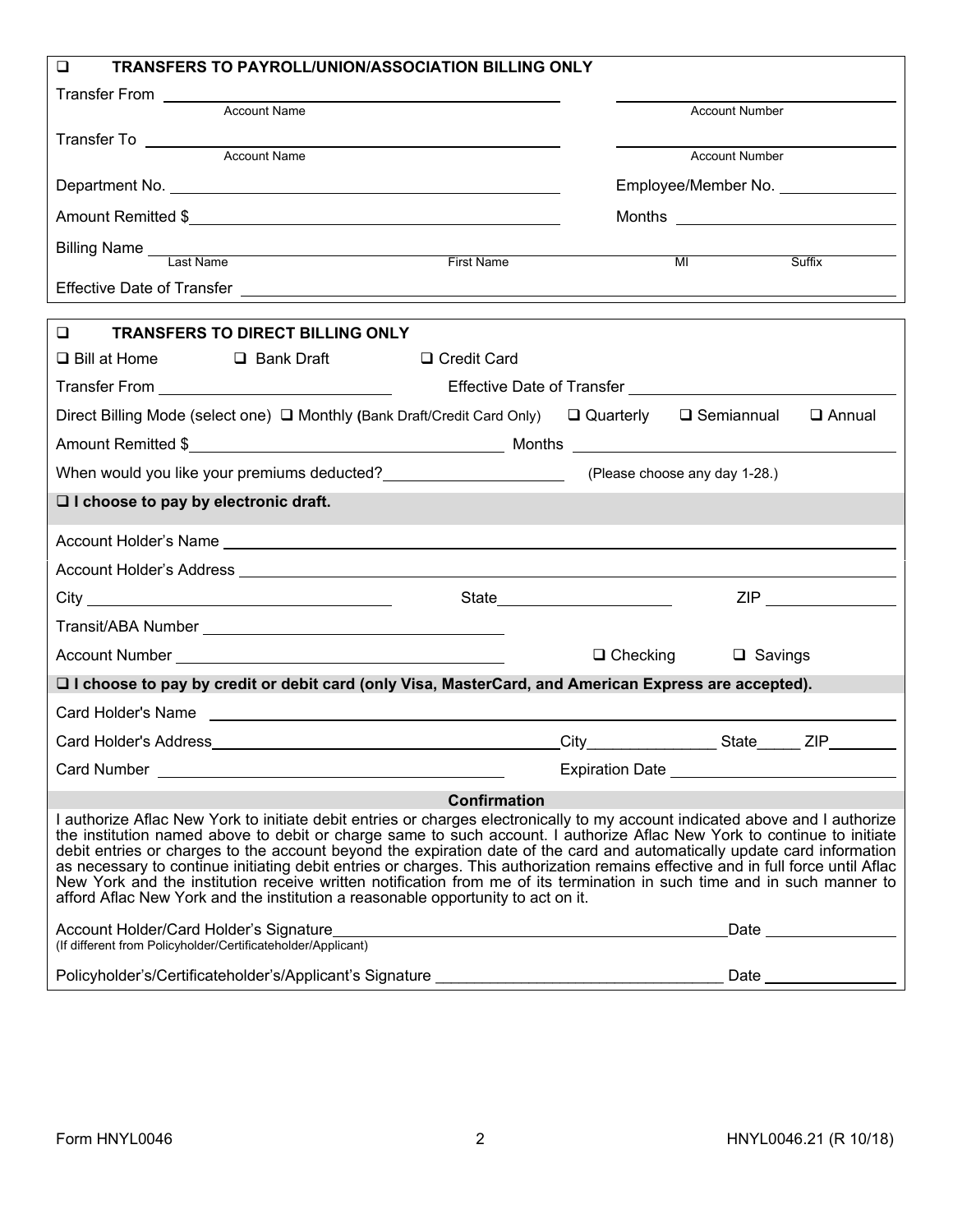| $\Box$ | <b>DELETIONS ONLY</b>           |                                                                             |                                |                                                                            |                   |                                                                                                                                                                                                                                                                                                                                                                                     |        |
|--------|---------------------------------|-----------------------------------------------------------------------------|--------------------------------|----------------------------------------------------------------------------|-------------------|-------------------------------------------------------------------------------------------------------------------------------------------------------------------------------------------------------------------------------------------------------------------------------------------------------------------------------------------------------------------------------------|--------|
|        | Person to be Deleted            |                                                                             |                                |                                                                            |                   |                                                                                                                                                                                                                                                                                                                                                                                     |        |
|        |                                 | Last Name                                                                   |                                | First Name                                                                 |                   | MI                                                                                                                                                                                                                                                                                                                                                                                  | Suffix |
| Gender | $\Box$ Male                     | $\Box$ Female                                                               | Relationship                   | $\Box$ Insured                                                             | $\Box$ Spouse     | $\square$ Dependent                                                                                                                                                                                                                                                                                                                                                                 |        |
|        | Address of person being deleted |                                                                             |                                |                                                                            |                   |                                                                                                                                                                                                                                                                                                                                                                                     |        |
|        | Reason for Deletion             | $\Box$ Death                                                                | $\Box$ Dependent attaining age | □ Divorce/Annulment/Dissolution of Domestic Partnership*<br>$\Box$ Request |                   |                                                                                                                                                                                                                                                                                                                                                                                     |        |
|        |                                 | Date of Divorce*/Death/Request or Date of birth of dependent attaining age  |                                |                                                                            |                   |                                                                                                                                                                                                                                                                                                                                                                                     |        |
|        |                                 | New Policyholder's/Certificateholder's Full Name                            |                                |                                                                            |                   |                                                                                                                                                                                                                                                                                                                                                                                     |        |
|        |                                 |                                                                             | <b>Last Name</b>               | <b>First Name</b>                                                          |                   | MI                                                                                                                                                                                                                                                                                                                                                                                  | Suffix |
| Gender | $\Box$ Male                     | $\Box$ Female                                                               |                                | Birth Date of New Policyholder/Certificateholder                           |                   |                                                                                                                                                                                                                                                                                                                                                                                     |        |
|        |                                 | Billing Name (only applicable if policy/certificate on payroll/association) |                                |                                                                            |                   |                                                                                                                                                                                                                                                                                                                                                                                     |        |
|        |                                 |                                                                             | Last Name                      |                                                                            | <b>First Name</b> | MI                                                                                                                                                                                                                                                                                                                                                                                  | Suffix |
|        |                                 |                                                                             |                                |                                                                            |                   | New Coverage Desired □ Individual □ One-Parent Family □ Two-Parent Family □ Named Insured-Spouse Only                                                                                                                                                                                                                                                                               |        |
|        | issuing a refund of premium.    |                                                                             |                                |                                                                            |                   | *Please attach a copy of the divorce decree, court order verifying annulment, or order dissolving the domestic<br>partnership. Failure to attach documentation may prevent Aflac New York from processing the deletion and/or                                                                                                                                                       |        |
| $\Box$ |                                 | <b>BENEFICIARY INFORMATION</b>                                              |                                |                                                                            |                   |                                                                                                                                                                                                                                                                                                                                                                                     |        |
|        |                                 | beneficiary, Aflac New York will pay any applicable benefit to your estate. |                                |                                                                            |                   | <b>PLEASE NOTE:</b> We do not recommend that you name a minor child as your beneficiary. If you name a minor child as<br>your beneficiary, any benefits due your minor beneficiary will not be payable until a guardian for the financial estate of the<br>minor is appointed by the court or such beneficiary reaches the age of majority as defined by your state. If there is no |        |
|        |                                 |                                                                             |                                |                                                                            |                   | If you reside in a community property state, are married, and designate a person other than your spouse as the primary<br>beneficiary, your spouse may have rights to the death benefit of the policy/certificate under state law even if you choose<br>not to name them as your heneficiary. We recommend submitting documentation signed by your spouse consenting to             |        |

to name them as your beneficiary. We recommend submitting documentation signed by your spouse consenting to your beneficiary designation and waiving any right to proceeds payable under the policy/certificate. If you are unsure whether these laws apply to you, consult with your legal or tax advisor to determine whether submission of such documentation is necessary. Unless Aflac New York has been notified of a community or marital property interest in the policy/certificate, Aflac New York will presume that no such interest exists and disclaims any responsibility for determining the applicability of community property laws or the validity of the beneficiary designation. However, if your spouse claims a community property interest in the proceeds, it may delay in the payment of proceeds under the policy/certificate. By signing this form, you agree to indemnify and hold Aflac New York harmless from the consequences of making the designation requested in this form.

Effective Date of Change

**Change the Primary Beneficiary(ies) from:** (If no beneficiary previously named, please put N/A in the space below.)

| $(1)$ Name    |           |                                                |                   |        | (2) Name |            |                                           |                   |     |        |
|---------------|-----------|------------------------------------------------|-------------------|--------|----------|------------|-------------------------------------------|-------------------|-----|--------|
|               | Last Name | <b>First Name</b>                              | MI                | Suffix |          | Last Name  |                                           | <b>First Name</b> | MI  | Suffix |
| $(3)$ Name    |           |                                                |                   |        |          |            |                                           |                   |     |        |
|               | Last Name | <b>First Name</b>                              | MI                | Suffix |          | Last Name  |                                           | <b>First Name</b> | MI  | Suffix |
|               |           | To the following new Primary Beneficiary(ies): |                   |        |          |            | NOTE: Total % of Proceeds must equal 100% |                   |     |        |
| $(1)$ Name    |           |                                                |                   |        |          |            |                                           | % of Proceeds     |     |        |
|               | Last Name |                                                | <b>First Name</b> |        | MI       |            | Suffix                                    |                   |     |        |
| Address       |           |                                                |                   |        |          |            |                                           |                   |     |        |
|               |           | <b>Street Address</b>                          |                   |        |          | City       | State                                     |                   | Zip |        |
| Telephone No. |           |                                                |                   |        |          | <b>SSN</b> |                                           |                   |     |        |
| Date of Birth |           |                                                |                   |        |          |            | Relationship to Insured                   |                   |     |        |
|               |           |                                                |                   |        |          |            |                                           |                   |     |        |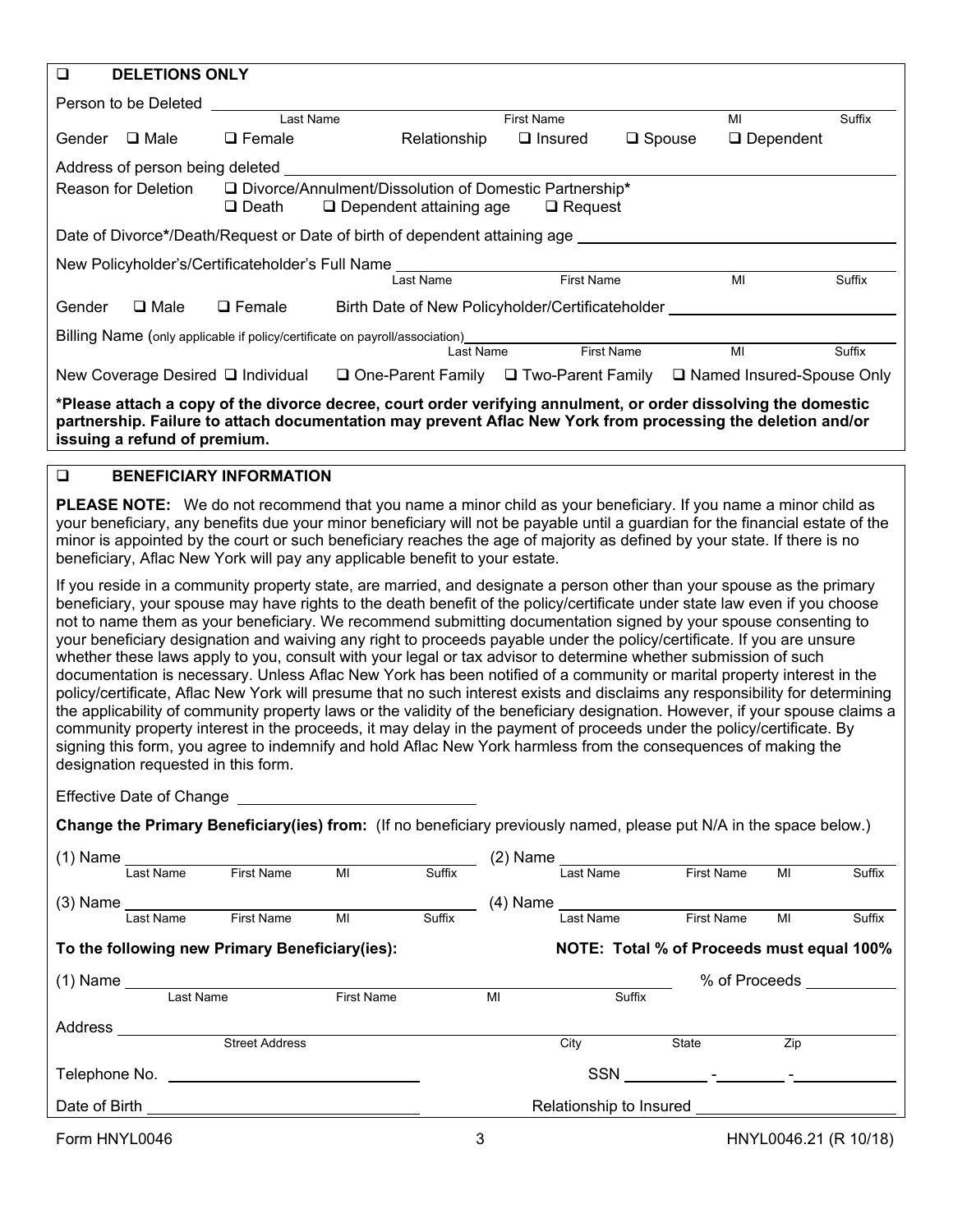|                                         | (2) Name<br>Last Name First Name                                                                                      |                   |        | MI             | Suffix                                    |            |                  | % of Proceeds ____________ |  |  |
|-----------------------------------------|-----------------------------------------------------------------------------------------------------------------------|-------------------|--------|----------------|-------------------------------------------|------------|------------------|----------------------------|--|--|
|                                         |                                                                                                                       |                   |        |                |                                           |            |                  |                            |  |  |
| Address ______________                  | <b>Street Address</b>                                                                                                 |                   |        |                | City                                      | State      | Zip              |                            |  |  |
|                                         |                                                                                                                       |                   |        |                |                                           |            |                  |                            |  |  |
|                                         |                                                                                                                       |                   |        |                |                                           |            |                  |                            |  |  |
|                                         |                                                                                                                       |                   |        |                |                                           |            |                  |                            |  |  |
|                                         | (3) Name Last Name First Name                                                                                         |                   |        |                |                                           |            |                  | % of Proceeds ___________  |  |  |
|                                         |                                                                                                                       |                   |        | MI             | Suffix                                    |            |                  |                            |  |  |
|                                         | Address <u>Street Address</u>                                                                                         |                   |        |                | City                                      | State      | Zip              |                            |  |  |
|                                         |                                                                                                                       |                   |        |                |                                           |            |                  |                            |  |  |
|                                         |                                                                                                                       |                   |        |                |                                           |            |                  |                            |  |  |
|                                         |                                                                                                                       |                   |        |                |                                           |            |                  | % of Proceeds ____________ |  |  |
|                                         | Last Name                                                                                                             | <b>First Name</b> |        | M <sub>l</sub> | Suffix                                    |            |                  |                            |  |  |
| Address ________________                | Street Address                                                                                                        |                   |        |                | $\overline{C}$ ity                        | State Zip  |                  |                            |  |  |
|                                         | Telephone No. 2008 2010 12:00:00 12:00:00 12:00:00 12:00:00 12:00:00 12:00:00 12:00:00 12:00:00 12:00:00 12:00        |                   |        |                |                                           |            |                  |                            |  |  |
|                                         |                                                                                                                       |                   |        |                |                                           |            |                  |                            |  |  |
|                                         | Change the Contingent Beneficiary(ies) from: (If no beneficiary previously named, please put N/A in the space below.) |                   |        |                |                                           |            |                  |                            |  |  |
|                                         | (1) Name<br>Last Name First Name MI Suffix (2) Name Last Name First Name                                              |                   |        |                |                                           |            |                  |                            |  |  |
|                                         |                                                                                                                       |                   |        |                |                                           |            | MI               | Suffix                     |  |  |
| $(3)$ Name $\frac{1}{\text{Last Name}}$ |                                                                                                                       |                   | Suffix |                | Suffix (4) Name Last Name                 |            |                  |                            |  |  |
|                                         | First Name                                                                                                            | MI                |        |                |                                           | First Name | MI               | Suffix                     |  |  |
|                                         | To the following new Contingent Beneficiary(ies):                                                                     |                   |        |                | NOTE: Total % of Proceeds must equal 100% |            |                  |                            |  |  |
| $(1)$ Name $\_\_$                       | Last Name                                                                                                             | First Name        |        | M <sub>l</sub> | Suffix                                    |            |                  |                            |  |  |
|                                         |                                                                                                                       |                   |        |                |                                           |            |                  |                            |  |  |
|                                         | Address<br>Street Address                                                                                             |                   |        |                | City                                      | State      | <b>Example 2</b> |                            |  |  |
|                                         |                                                                                                                       |                   |        |                |                                           |            |                  |                            |  |  |
|                                         |                                                                                                                       |                   |        |                |                                           |            |                  |                            |  |  |
|                                         |                                                                                                                       |                   |        |                |                                           |            |                  |                            |  |  |
|                                         |                                                                                                                       |                   |        | MI             | Suffix                                    |            |                  | % of Proceeds ____________ |  |  |
|                                         |                                                                                                                       |                   |        |                |                                           |            |                  |                            |  |  |
|                                         |                                                                                                                       |                   |        |                | City                                      | State Zip  |                  |                            |  |  |
|                                         |                                                                                                                       |                   |        |                |                                           |            |                  |                            |  |  |
|                                         |                                                                                                                       |                   |        |                |                                           |            |                  |                            |  |  |
|                                         |                                                                                                                       |                   |        |                |                                           |            |                  |                            |  |  |
|                                         |                                                                                                                       |                   |        |                |                                           |            |                  |                            |  |  |
| Form HNYL0046                           |                                                                                                                       |                   |        | 4              |                                           |            |                  | HNYL0046.21 (R 10/18)      |  |  |